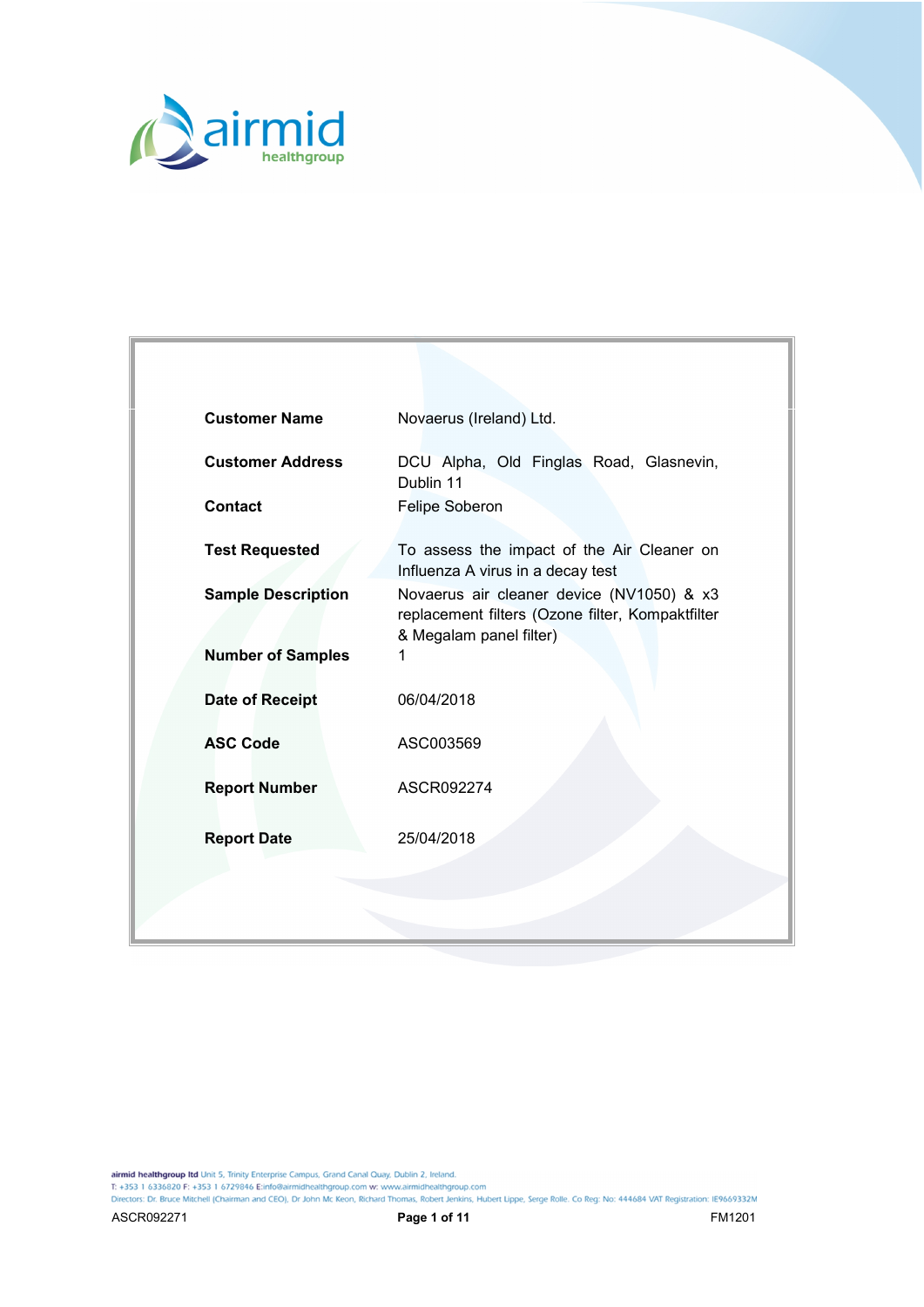



**airmid healthgroup ltd** Unit 5, Trinity Enterprise Campus, Grand Canal Quay, Dublin 2, Ireland.<br>T: +353 1 6336820 F: +353 1 6729846 E:info@airmidhealthgroup.com w: www.airmidhealthgroup.com<br>Directors: Dr. Bruce Mitchell (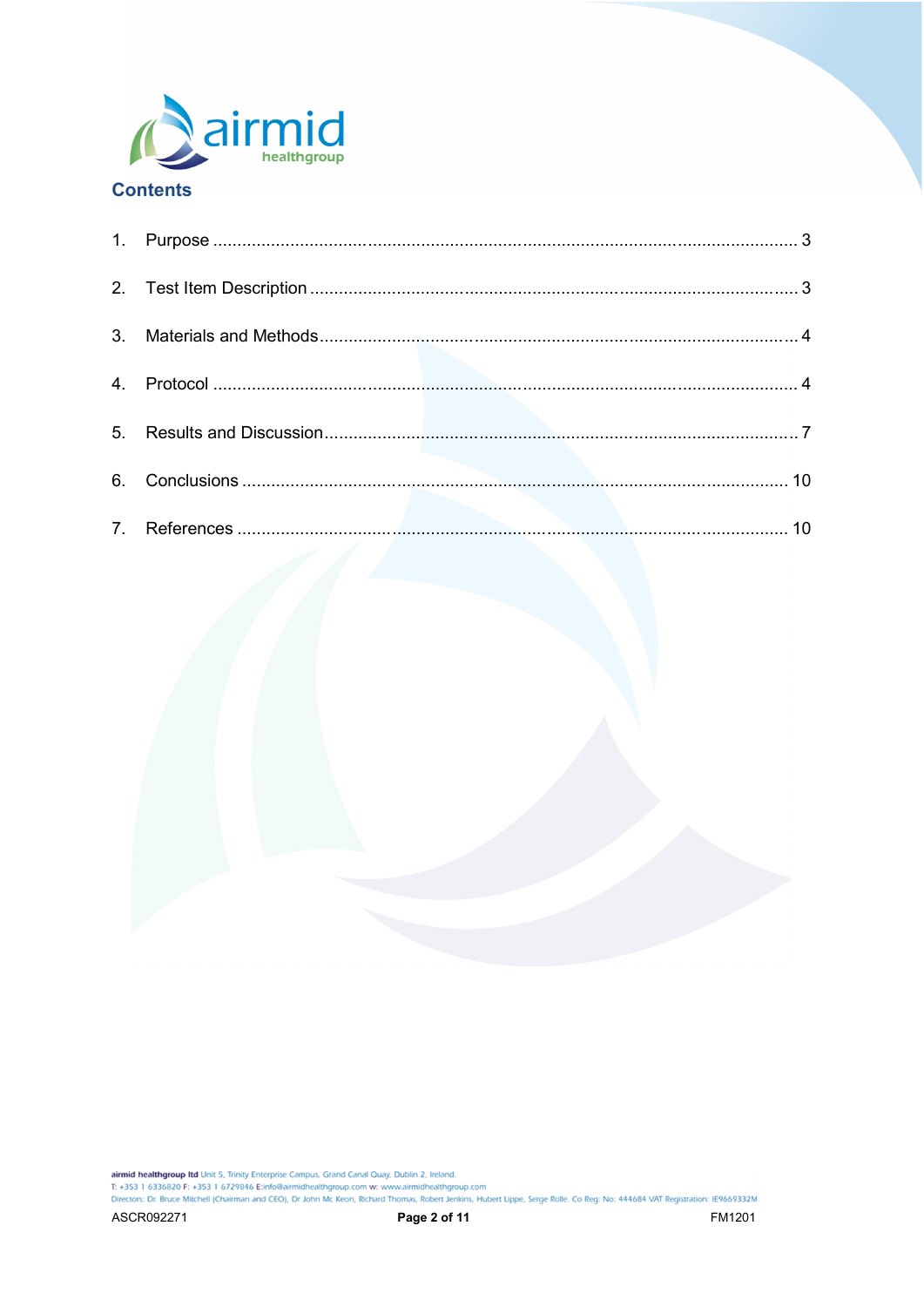

# **1. Purpose**

This report assesses the performance of the Novaerus (NV1050) air purifier in removing Influenza A from a sealed test chamber.

# **2. Test Item Description**

The Novaerus (NV1050) air purifier was received in airmid healthgroup on 06/04/2018 (Figure  $2.1$ ).



**Figure 2.1.** Novaerus (NV1050) air purifier tested at airmid healthgroup

airmid healthgroup ltd Unit 5, Trinity Enterprise Campus, Grand Canal Quay, Dublin 2, Ireland.<br>T: +353 1 6336820 F: +353 1 6729846 E:info@airmidhealthgroup.com w: www.airmidhealthgroup.com

Directors: Dr. Bruce Mitchell (Chairman and CEO), Dr John Mc Keon, Richard Thomas, Robert Jenkins, Hubert Lippe, Serge Rolle. Co Reg: No: 444684 VAT Registration: IE9669332M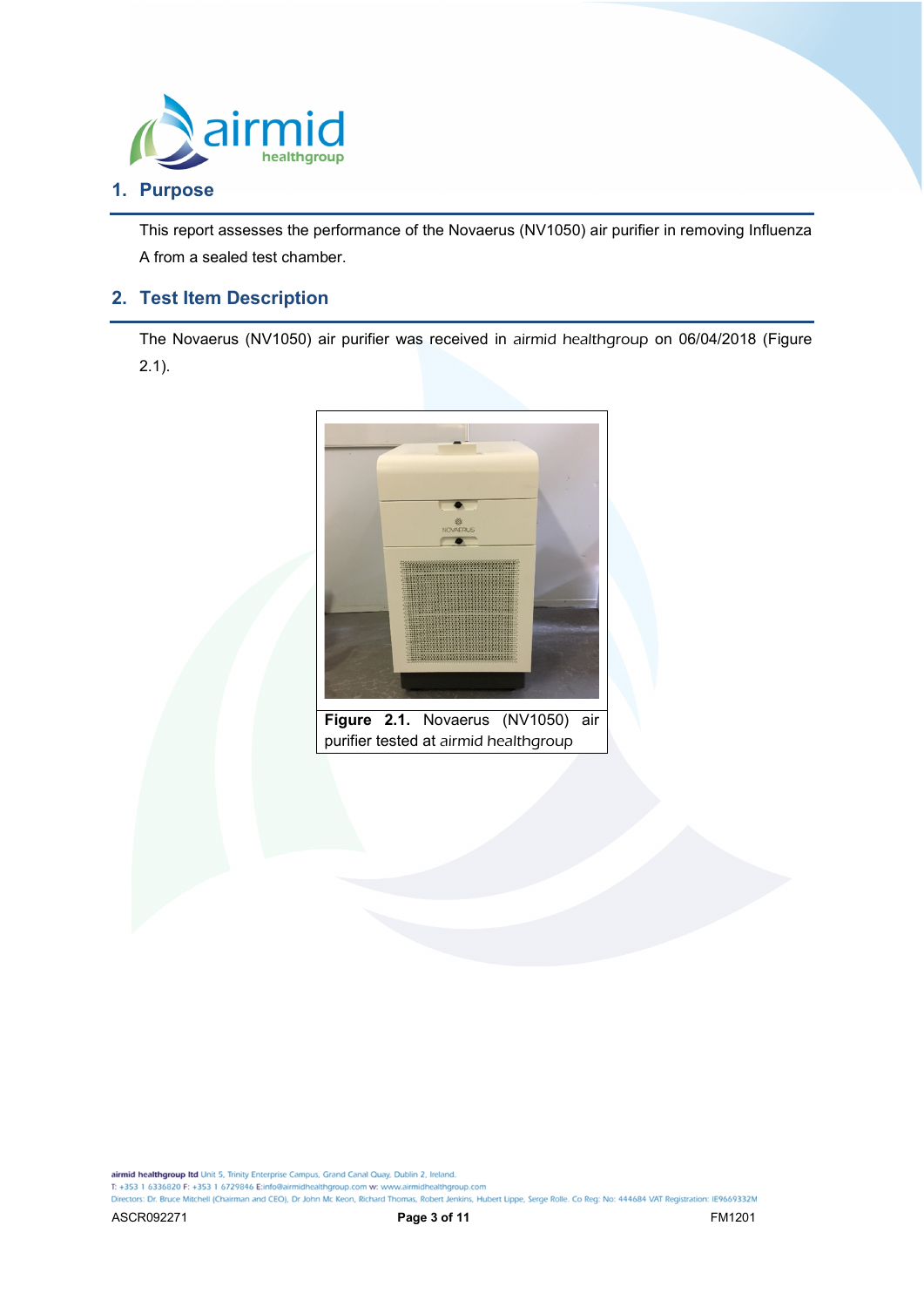

# **3. Materials and Methods**

#### **3.1. Materials**

- Influenza A (H1N1; A/PR/8/34)
- Influenza A Virus Capture ELISA
- Influenza A Virus Transport Medium

### **3.2. Influenza A**

Influenza virus infection is one of the most common and highly contagious infectious diseases and can occur in people of any age. Influenza A viruses are transmitted through direct contact, indirect contact, large respiratory droplets and aerosols (droplets nuclei).

Influenza viruses belong to the Orthomyxoviridae family and are divided into types A, B and C. Influenza types A and B are responsible for epidemics of respiratory illness that are often associated with increased rates of hospitalization and death. During the 20th century, the only influenza A subtypes that circulated extensively in humans were (H1N1) Spanish Flu; (H1N2); (H2N2) Asian Flu; and (H3N2) Hong Kong Flu. A new strain of influenza A, H1N1 emerged in 2009 called 'Swine Flu' as it originated in swine and spread to humans. More recently in 2013, a new strain of Avian Influenza A, H7N9 has infected people in China and is believed to be from exposure to infected poultry.

All known subtypes of influenza type A viruses have been isolated from birds and can affect a range of mammalian species. As with humans, the number of influenza A subtypes that have been isolated from other mammalian species is limited. Influenza type B viruses almost exclusively infect humans.

In this case influenza type A virus has been used for the testing.

## **4. Protocol**

### **4.1. Test Conditions**

Testing of the Novaerus (NV1050) air purifier, called A/C in this report, was conducted in a 28.5  $m^3$  environmental test chamber. The chamber was preconditioned to 20 $\pm 3^{\circ}$ C and 50±10% relative humidity prior to commencement of the tests. After each run the chamber was sterilized by operating a UV germicidal lamp, which is fitted in the ceiling of the chamber, for at least 60 min followed by a full dump of the air from the chamber. The chamber was then decontaminated by washing with 5% Virkon multi-purpose disinfectant solution. Circulation of HEPA-filtered conditioned air in the chamber was allowed to proceed until the next experimental run.

airmid healthgroup Itd Unit 5. Trinity Enterprise Campus, Grand Canal Quay, Dublin 2, Ireland.

T: +353 1 6336820 F: +353 1 6729846 E:info@airmidhealthgroup.com w: www.airmidhealthgroup.com

Directors: Dr. Bruce Mitchell (Chairman and CEO), Dr John Mc Keon, Richard Thomas, Robert Jenkins, Hubert Lippe, Serge Rolle. Co Reg: No: 444684 VAT Registration: IE9669332M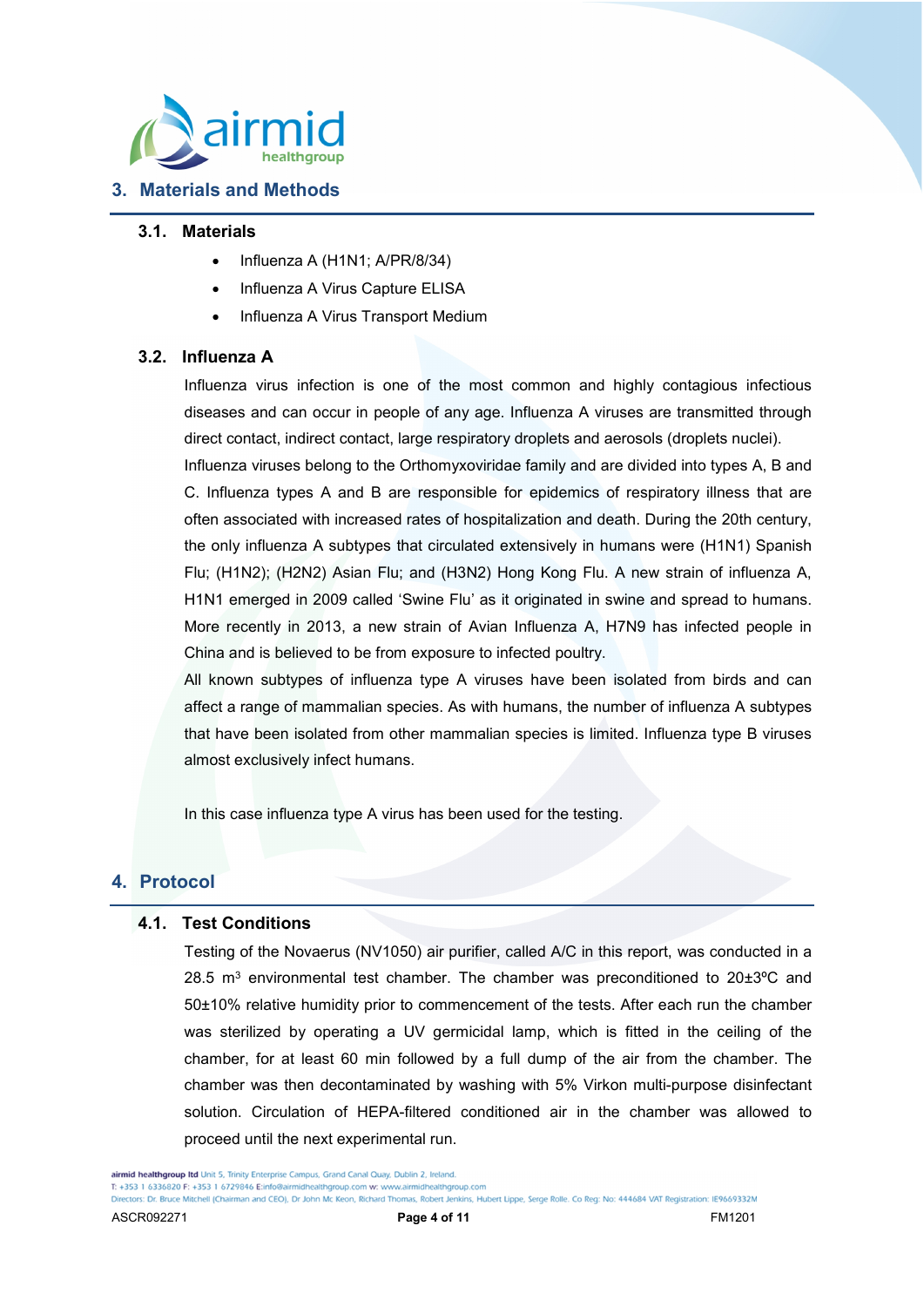

## **4.2. Air Cleaner Control and Test Runs**

Six decay tests were performed in the environmental chamber consisting of:

- Three control runs with the A/C off.
- Three test runs with the A/C operating at max speed.

For the test runs the air cleaner was placed on the floor in the centre of the chamber.

For the control runs, the procedure was performed in the absence of the air cleaner. Three or two replicates per sample time point were collected during each run.

In each control or test run, Influenza A viable virus was aerosolized into the chamber for 30 minutes. About 100 µg of virus were introduced for each run in the chamber. The aerosol was mixed in the airstream of the ceiling fan during the nebulization.

## **4.3. Sampling Time Points**

Three SKC BioSamplers collected air samples at 1 m height for 10 minutes at a rate of 12.5 l/min at the following time points:

The first sampling point was taken during the last 10 minutes of the 30 minutes of virus aerosolisation (-10 – 0 min).





For the test runs, the A/C was switched on at  $t = 0$  minutes and was operated for the duration of the run post-virus introduction (Figure 4.1).

At the end of the test, the samples were removed from the BioSamplers and transferred to sterile 40 ml tubes that were immediately placed on ice and then stored in the laboratory until analysis.

airmid healthgroup Itd Unit 5. Trinity Enterprise Campus, Grand Canal Quay, Dublin 2, Ireland. T: +353 1 6336820 F: +353 1 6729846 E:info@airmidhealthgroup.com w: www.airmidhealthgroup.com

Directors: Dr. Bruce Mitchell (Chairman and CEO), Dr John Mc Keon, Richard Thomas, Robert Jenkins, Hubert Lippe, Serge Rolle. Co Reg: No: 444684 VAT Registration: IE9669332M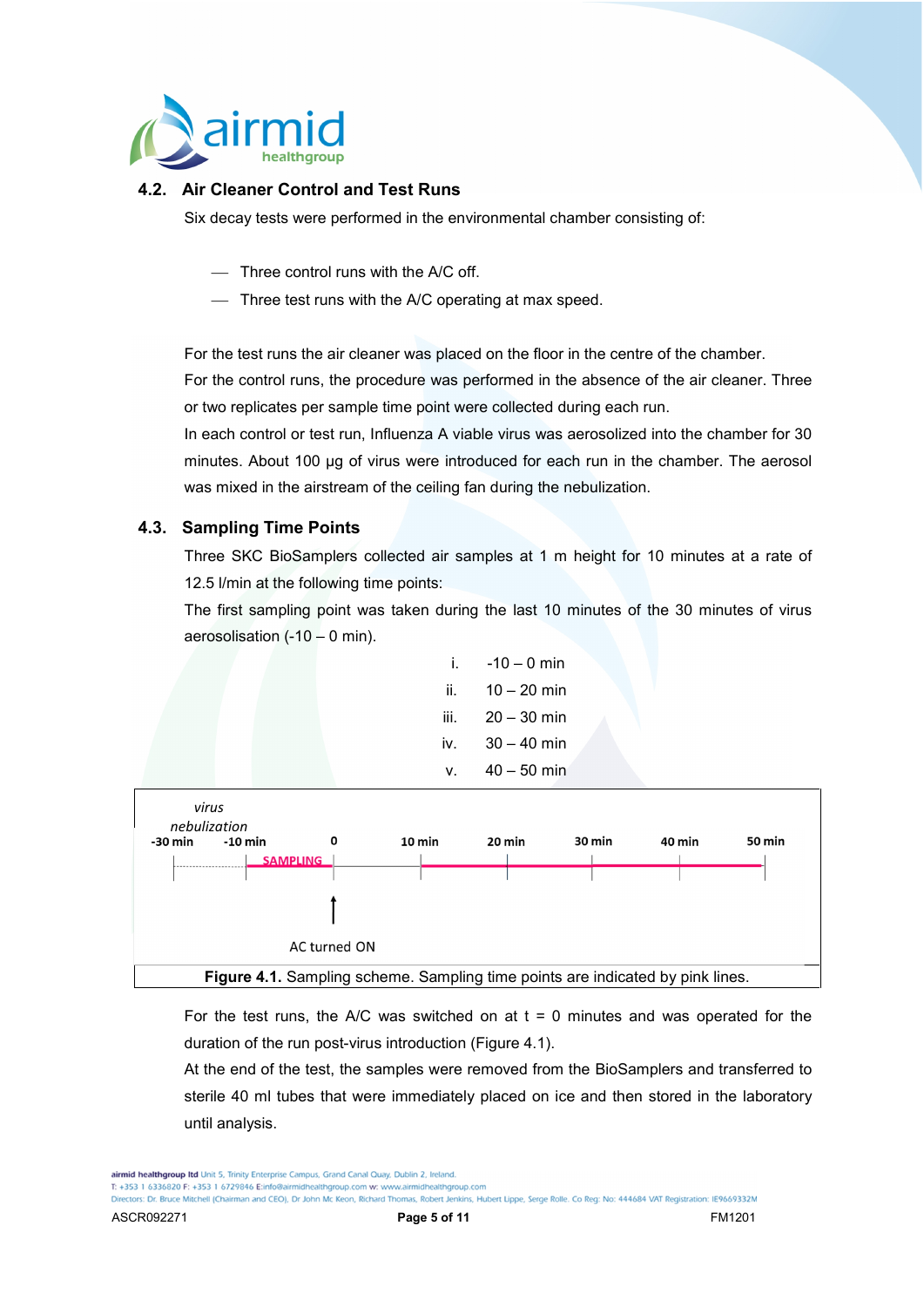

#### **4.4. Sample Analysis**

Influenza A quantification was performed by ELISA. The ELISA (enzyme-linked immunosorbent assay) is a plate-based assay technique that uses antibodies with high specificity to detect and quantify substances, such as peptides and proteins, called antigens. The NCP-ELISA validated at airmid healthgroup detects and quantifies Influenza A nucleoprotein (NPA). In this report, the abbreviation **"Inf A"** is used to refer to the virus quantified by the ELISA detection of the **NPA antigen**. The concentration of Inf A in each sample is reported in this report as ng per  $m<sup>3</sup>$  of sampled air.

Virus reduction percentage was calculated according to the formula below:

| % Virus Reduction = $100 -$ | InfA ng/m <sup>3</sup> with A/C operating (t = tx)         | $\times$ 100 |
|-----------------------------|------------------------------------------------------------|--------------|
|                             | InfA ng/m <sup>3</sup> without A/C operating $(t = 0$ min) |              |

 $tx = 0$ , 20, 30, 40 or 50 min, depending on the time point

The sampling pump activity was checked with a rotometer before and after each run to ensure the sampling air volume was constant.

airmid healthgroup Itd Unit 5, Trinity Enterprise Campus, Grand Canal Quay, Dublin 2, Ireland.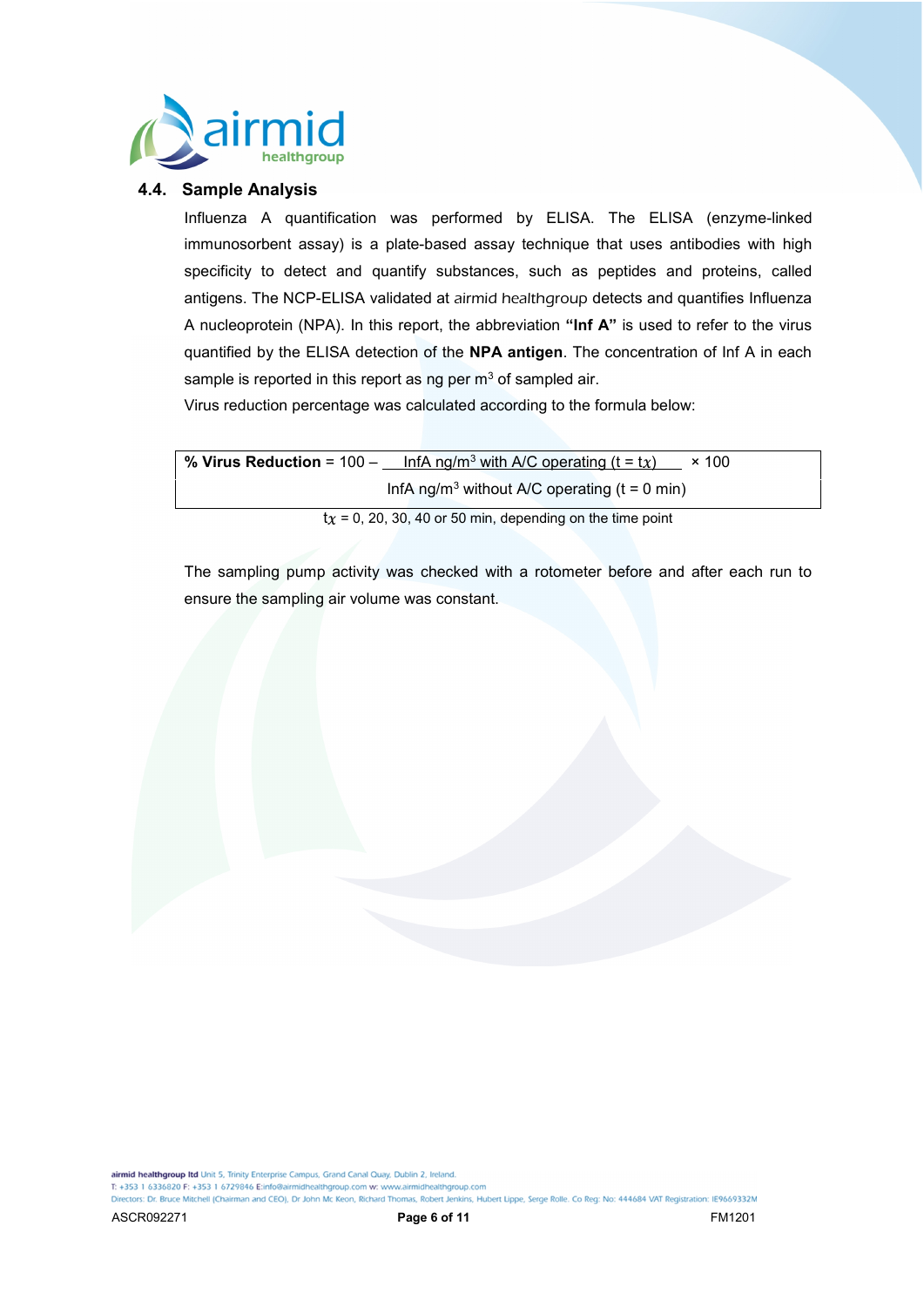

## **5. Results and Discussion**

The recovery concentrations of Inf A in the three control runs (without the A/C operating) and in the three test runs (with the A/C operating) are reported in Tables 5.1 and 5.2. Each result is the average of three replicates sampled at the indicated time, unless specified otherwise. The Inf A concentration was determined by ELISA in units of ng/ml and then converted into ng/m<sup>3</sup>, i.e. nanograms of Inf A per cubic metre of air sampled by the SKC BioSamplers.

|               |                  | Inf A ng/m <sup>3</sup> |                  |
|---------------|------------------|-------------------------|------------------|
|               | <b>Control 1</b> | <b>Control 2</b>        | <b>Control 3</b> |
| $-10 - 0$ min | 2388.00(2)       | 1948.27                 | 1928.00          |
|               | $SD = 725.21$    | $SD = 335.33$           | $SD = 426.70$    |
| $10 - 20$ min | 1650.40(2)       | 1502.40(2)              | $2113.60^{(2)}$  |
|               | $SD = 69.01$     | $SD = 24.89$            | $SD = 260.22$    |
| $20 - 30$ min | 1404.80(2)       | $1131.20^{(2)}$         | 1408.80(2)       |
|               | $SD = 88.25$     | SD=554.37               | $SD = 69.01$     |
| $30 - 40$ min | 1154.67          | 1505.07                 | 1200.00          |
|               | $SD = 94.04$     | $SD = 21.13$            | SD=90.67         |
| $40 - 50$ min | 898.40           | 1289.60                 | 813.33           |
|               | SD=342.80        | $SD = 632.95$           | $SD = 213.48$    |

**Table 5.1.** Average Inf A concentration detected in the control runs (SD: standard deviation).

(2) This result is based on the average of two replicates

**Table 5.2**. Average Inf A concentration detected in the test runs (SD: standard deviation).

|               | Inf A ng/m <sup>3</sup>                                                         |                                                     |                            |
|---------------|---------------------------------------------------------------------------------|-----------------------------------------------------|----------------------------|
|               | Test 1                                                                          | Test 2                                              | Test 3                     |
| $-10 - 0$ min | 2456.00<br>SD=359.94                                                            | 3028.27<br>$SD = 314.94$                            | 2823.20(2)<br>$SD = 48.65$ |
| $10 - 20$ min | $<$ LOD(2)                                                                      | $<$ LOD(2)                                          | $<$ LOD(2)                 |
| $20 - 30$ min | $<$ LOD <sup>(2)</sup>                                                          | $<$ LOD <sup>(2)</sup>                              | $<$ LOD <sup>(2)</sup>     |
| $30 - 40$ min | <lod< th=""><th><lod< th=""><th><lod< th=""></lod<></th></lod<></th></lod<>     | <lod< th=""><th><lod< th=""></lod<></th></lod<>     | <lod< th=""></lod<>        |
| $40 - 50$ min | <lod< th=""><th><lod< th=""><th><math>&lt;</math>LOD(2)</th></lod<></th></lod<> | <lod< th=""><th><math>&lt;</math>LOD(2)</th></lod<> | $<$ LOD(2)                 |

(2) This result is based on the average of two replicates <LOD=below the limit of detection (1.28 ng/m<sup>3</sup> )

airmid healthgroup Itd Unit 5, Trinity Enterprise Campus, Grand Canal Quay, Dublin 2, Ireland.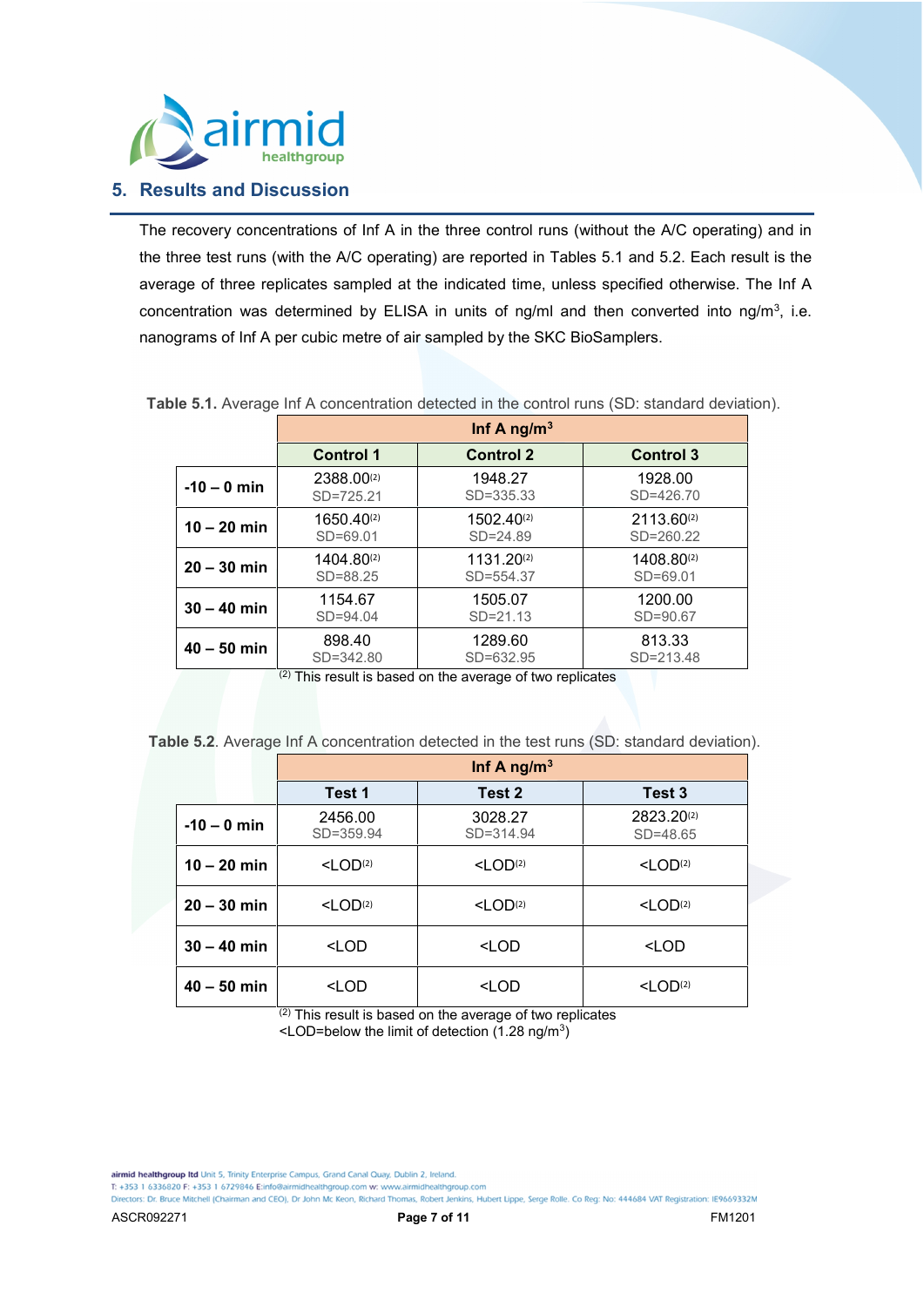

Figures 5.1 and 5.2 show the trend of Inf A levels over time in the three control and test runs, respectively. During the control runs (Figure 5.1) a slight decay in Inf A concentration was observed. In contrast the rapid reduction in Inf A concentration observed in the test runs (Figure 5.2) could not be attributed to natural decay due to forces exerted on the virus particles, i.e. inertia, diffusion. In the three test runs, after 10 to 20 minutes of A/C operation, the Inf A concentration had dropped below the detection limit of the assay used to quantify the virus. The slight differences in Inf A concentration among the same sampling time points in the runs can be ascribed to the sampling process itself. As reported by Fabian *et al*. in 2009, for laboratory studies SKC BioSamplers represent the most efficient airborne virus particle sampling tool in terms of virus infectivity preservation and collection efficiency. Despite this, the BioSampler recovery efficiency is about 79% for particles sized > 0.3 µm, which may lead to variation in the collected concentrations of Inf A particles sized  $\sim$  0.1 µm.



The data presented here show that within the first 20 minutes of Novaerus (NV1050) operating at max speed, the Influenza A concentration in the test chamber was reduced to less than the limit of detection of the assay (<0.156 ng/ml).<br>airmid healthoroun ltd Unit 5. Trinity Enterprise Campus, Grand Canal Quay, Dublin 2, Ireland.

T: +353 1 6336820 F: +353 1 6729846 E:info@airmidhealthgroup.com w: www.airmidhealthgroup.com

Directors: Dr. Bruce Mitchell (Chairman and CEO), Dr John Mc Keon, Richard Thomas, Robert Jenkins, Hubert Lippe, Serge Rolle. Co Reg: No: 444684 VAT Registration: IE9669332M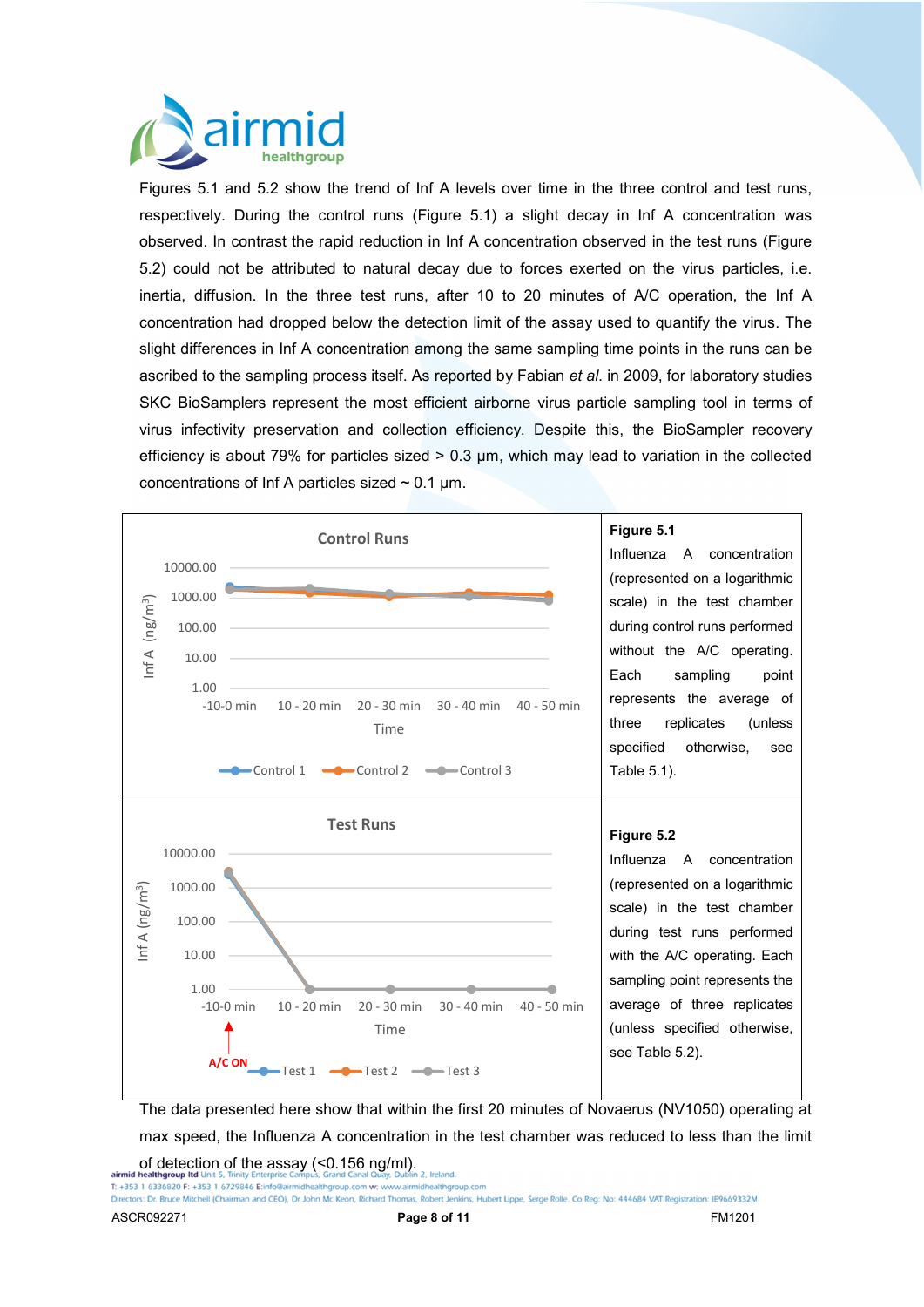

Figure 5.3 shows the percentage reduction in Inf A levels (calculated per the formula cited above in Section 4.4) during the control and test runs. Fluctuations in virus concentration from 30 to 50% were observed during control runs. Statistical fluctuations are unavoidable, especially for a test like the one described in this report and the 'linearity' of the control runs can hardly be controlled. Several factors affect the outcome of the final result. The sampling process and the assay bring their own variability, and one must not forget that the virus, adapted to the ideal 'survival' environment of the human body, is nebulised into an indoor space with certain physical characteristics, where physical forces such as inertia and diffusion are applied on the viral particles throughout the test duration (Hind 1999, U.S. EPA 2010, Lee et al. 2011). The nebulised virus may also adhere to the chamber surfaces after a certain period of time or move to areas of the chamber with lower or null concentration of virus, with a consequent variation in the number of particles collected by the SKC BioSamplers over an extended period of time. In contrast a 99.9% decrease in Inf A levels is observed in the test runs at the first sampling time after the Air Cleaner is turned on.



airmid healthgroup Itd Unit 5. Trinity Enterprise Campus, Grand Canal Quay, Dublin 2, Ireland.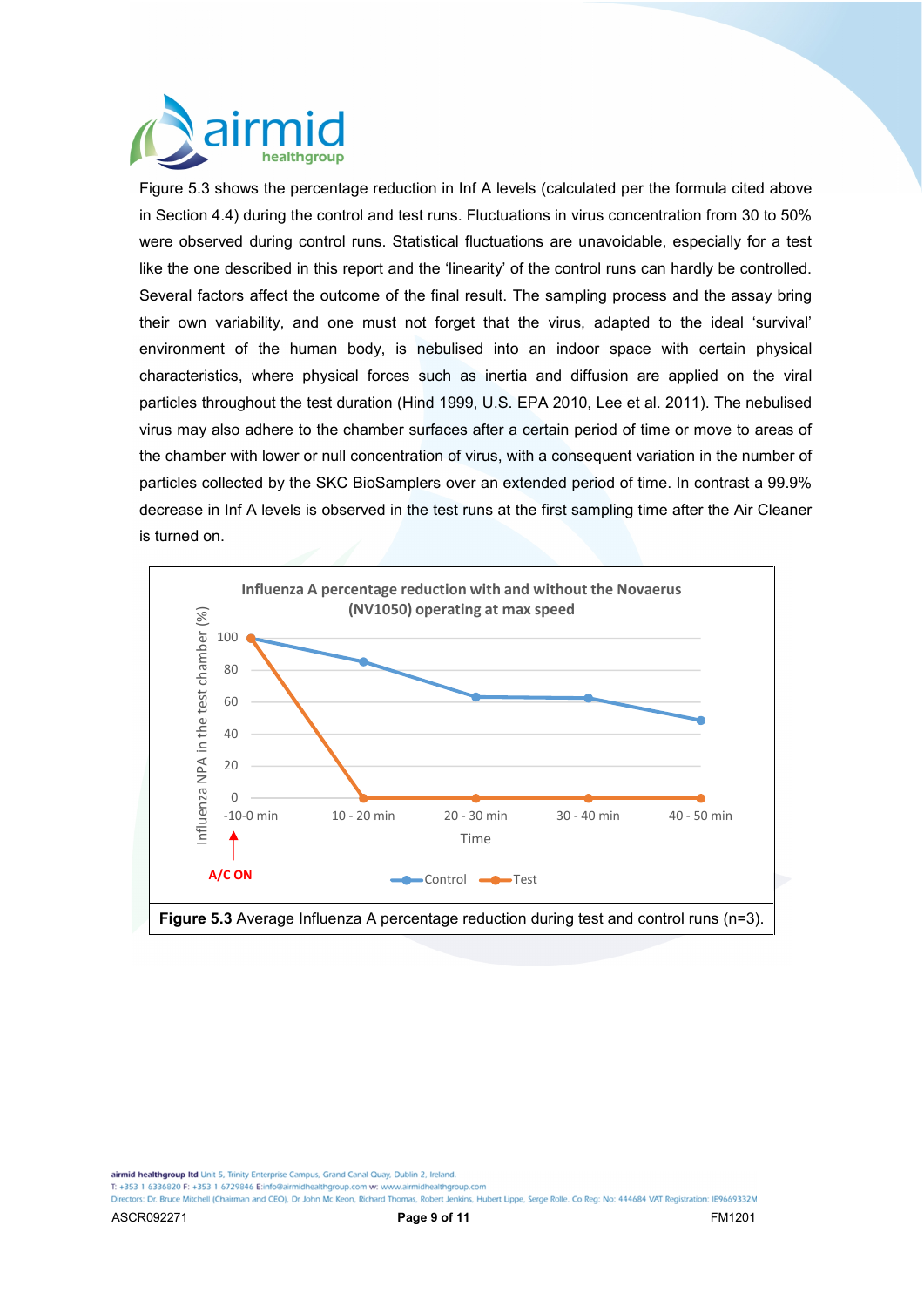

# **6. Conclusions**

The Novaerus (NV1050) was demonstrated to be effective in reducing airborne Influenza A aerosols in the test chamber, reaching 99.9% airborne virus reduction within the first 10 - 20 minutes of operation at max speed. Influenza A was not detectable by ELISA in the samples collected after 20 minutes of Novaerus (NV1050) operation. These results indicate that in the presence of an operational unit the Influenza A concentration in the test chamber was reduced to levels below the detection limit of the assay performed to quantify the collected airborne virus.

## **7. References**

Hinds (1999). Aerosol Technology. John Wiley & Sons, Inc New York / Chichester / Weinheim / Brisbane / Singapore / Toronto.

Fabian P., McDevitt J.J., Houseman E.A., Milton D.K. (2009). An optimized method to detect influenza virus and human rhinovirus from exhaled breath and the airborne environment. Indoor Air; 19(5): 433-441.

EPA/600/R-10/127 (2010). Development of a Methodology to Detect Viable Airborne Virus Using Personal Aerosol Sample.

Lee I., Kim H., Lee D., Hwang G., Jung G., Lee M., Lim J. Lee B. (2011). Aerosol Particle Size Distribution and Genetic Characteristics of Aerosolized Influenza A H1N1 Virus Vaccine Particles. Aerosol and Air Quality Research, 11, 230–237.

airmid healthgroup Itd Unit 5. Trinity Enterprise Campus, Grand Canal Quay, Dublin 2, Ireland.